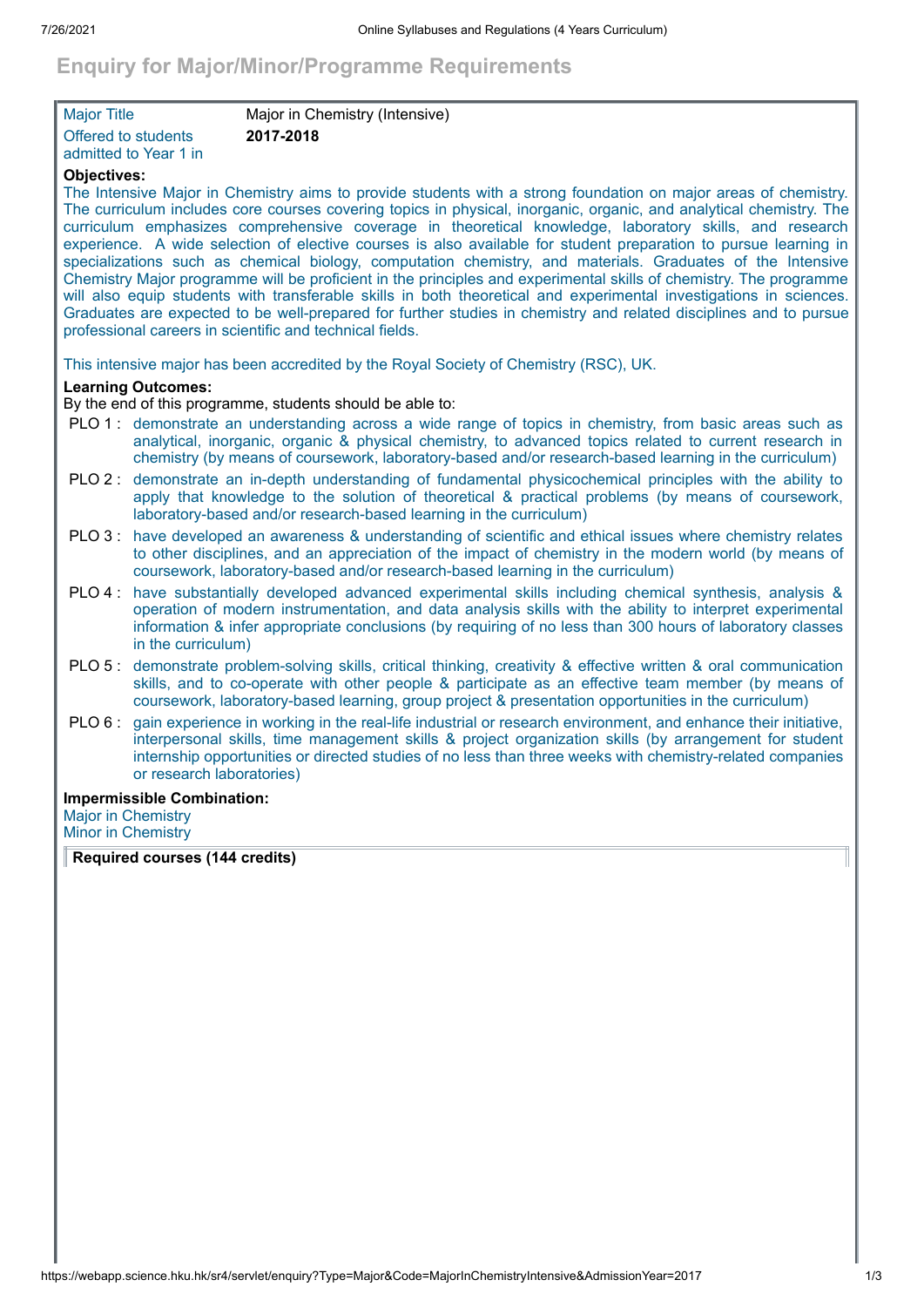|                                                                                                                | 1. Introductory level courses (54 credits)                         |          |
|----------------------------------------------------------------------------------------------------------------|--------------------------------------------------------------------|----------|
|                                                                                                                | Disciplinary Core Courses: Science Foundation Courses (12 credits) |          |
| <b>SCNC1111</b>                                                                                                | Scientific method and reasoning (6)                                | (Note 1) |
| <b>SCNC1112</b>                                                                                                | Fundamentals of modern science (6)                                 | (Note 1) |
|                                                                                                                | <b>Disciplinary Core Courses (36 credits)</b>                      |          |
| <b>CHEM1042</b>                                                                                                | General chemistry I (6)                                            | (Note 1) |
| <b>CHEM1043</b>                                                                                                | General chemistry II (6)                                           | (Note 1) |
| <b>CHEM2241</b>                                                                                                | Analytical chemistry I (6)                                         | (Note 1) |
| <b>CHEM2341</b>                                                                                                | Inorganic chemistry I (6)                                          | (Note 1) |
| <b>CHEM2441</b>                                                                                                | Organic chemistry I (6)                                            | (Note 1) |
| <b>CHEM2541</b>                                                                                                | Introductory physical chemistry (6)                                | (Note 1) |
| <b>Disciplinary Electives (6 credits)</b>                                                                      |                                                                    |          |
| (Students are encouraged to meet with a Chemistry Course Selection Advisor in the course selection period      |                                                                    |          |
| to discuss which of the following courses they should take based on their previous background in Mathematics.) |                                                                    |          |
| <b>CHEM1044</b>                                                                                                | Mathematics in chemistry (6)                                       |          |
| <b>COMP1117</b>                                                                                                | Computer programming (6)                                           |          |
| <b>MATH1011</b>                                                                                                | University mathematics I (6)                                       |          |
| MATH1013                                                                                                       | University mathematics II (6)                                      |          |
| STAT1601                                                                                                       | Elementary statistical methods (6)                                 |          |
| STAT1603                                                                                                       | Introductory statistics (6)                                        |          |
|                                                                                                                | 2. Advanced level courses (78 credits)                             |          |
|                                                                                                                | <b>Disciplinary Core Course (66 credits)</b>                       |          |
| CHEM3143                                                                                                       | Introduction to materials chemistry (6)                            |          |
| <b>CHEM3241</b>                                                                                                | Analytical chemistry II: chemical instrumentation (6)              | (Note 1) |
| <b>CHEM3341</b>                                                                                                | Inorganic chemistry II (6)                                         | (Note 1) |
| <b>CHEM3441</b>                                                                                                | Organic chemistry II (6)                                           | (Note 1) |
| <b>CHEM3443</b>                                                                                                | Organic chemistry laboratory (6)                                   | (Note 1) |
|                                                                                                                |                                                                    |          |
| <b>CHEM3445</b>                                                                                                | Integrated laboratory (6)                                          |          |
| <b>CHEM3541</b>                                                                                                | Physical chemistry: Introduction to quantum chemistry              | (Note 1) |
|                                                                                                                | (6)                                                                |          |
| <b>CHEM3542</b>                                                                                                | Physical chemistry: statistical thermodynamics and                 |          |
|                                                                                                                | kinetics theory (6)                                                |          |
| <b>CHEM4142</b>                                                                                                | Symmetry, group theory and applications (6)                        |          |
| <b>CHEM4144</b>                                                                                                | Advanced materials (6)                                             |          |
| Modern chemical instrumentation and applications (6)<br><b>CHEM4241</b>                                        |                                                                    |          |
| <b>Disciplinary Electives (12 credits)</b>                                                                     |                                                                    |          |
| At least 12 credits selected from the following courses:                                                       |                                                                    |          |
| (Note that one of the two elective courses selected must contain a laboratory component. Courses marked        |                                                                    |          |
| with (lab) have a laboratory component. The list of electives given below may be subject to change.)           |                                                                    |          |
| CHEM4143                                                                                                       | Interfacial science and technology (6)                             |          |
| <b>CHEM4145</b>                                                                                                | Medicinal chemistry (6)                                            |          |
| <b>CHEM4147</b>                                                                                                | Supramolecular chemistry (6)                                       |          |
| <b>CHEM4148</b>                                                                                                | Frontiers in Modern Chemical Science (6)                           |          |
| <b>CHEM4242</b>                                                                                                | Analytical chemistry (6)                                           | (lab)    |
| <b>CHEM4341</b>                                                                                                | Advanced inorganic chemistry (6)                                   |          |
| <b>CHEM4342</b>                                                                                                | Organometallic chemistry (6)                                       | (lab)    |
| <b>CHEM4441</b>                                                                                                | Advanced organic chemistry (6)                                     |          |
| <b>CHEM4443</b>                                                                                                | Integrated organic synthesis (6)                                   | (lab)    |
| <b>CHEM4444</b>                                                                                                | Chemical biology (6)                                               |          |
| <b>CHEM4542</b>                                                                                                | Computational chemistry (6)                                        | (lab)    |
| <b>CHEM4543</b>                                                                                                | Advanced physical chemistry (6)                                    |          |
| <b>CHEM4544</b>                                                                                                | Electrochemical science and technology (6)                         | (lab)    |
| 3. Capstone requirement (12 credits)                                                                           |                                                                    |          |
|                                                                                                                | At least 12 credits selected from the following courses:           |          |
| <b>CHEM3999</b>                                                                                                | Directed studies in chemistry (6)                                  |          |
| <b>CHEM4966</b>                                                                                                | Chemistry internship (6)                                           |          |
| <b>CHEM4999</b>                                                                                                | Chemistry project (12)                                             |          |
|                                                                                                                |                                                                    |          |